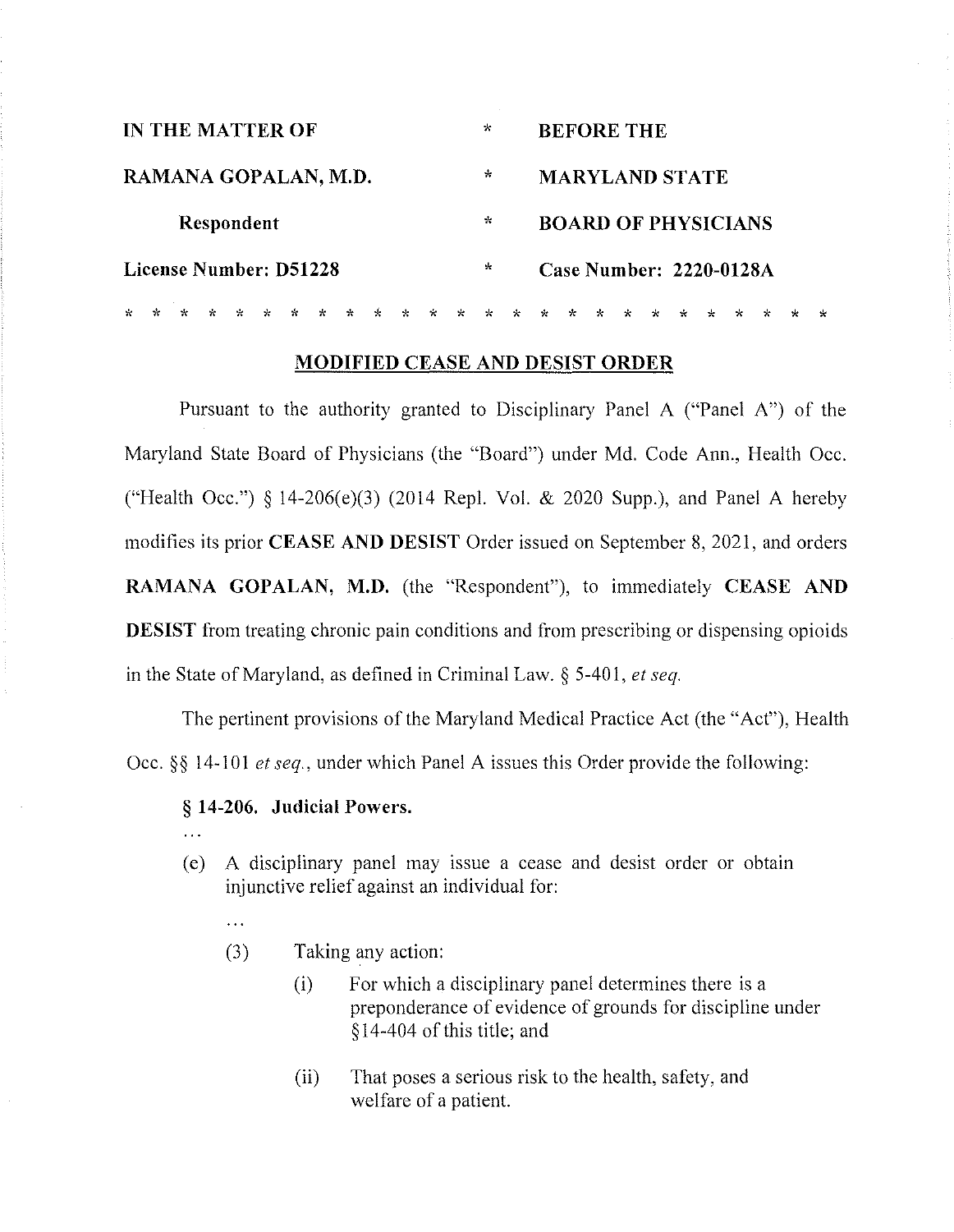#### **§14-404. Denials, reprimands, probation, suspensions, and revocations.**

(a) Subject to the hearing provisions of § 14-405 of this subtitle, a disciplinary panel, on the affirmative vote of a majority of the quorum of the disciplinary panel, may reprimand any licensee, place any licensee on probation, or suspend or revoke a license if the licensee:

- (22) Fails to meet appropriate standards as determined by appropriate peer review for the delivery of quality medical and surgical care performed in an outpatient surgical facility, office, hospital, or any other location in this State;
- (40) Fails to keep adequate medical records as determined by appropriate peer review[.]

On September 27, 2021, pursuant to COMAR 10.32.02.IIE(3)(a), the Respondent filed a written opposition to challenge the factual or legal basis of the Cease and Desist Order in this matter and requested a hearing. On October 6, 2021, pursuant to COMAR  $10.32.02.11E(3)(b)$ , Panel A was convened to provide the Respondent with an opportunity for a hearing. Following its consideration of the Respondent's opposition and the oral presentations of the State and the Respondent at the hearing, Panel A modifies its prior Cease and Desist Order issued on September 8, 2021.

# **INVESTIGATIVE FINDINGS<sup>l</sup>**

Based on the investigatory information received by, made known to, and available to Panel A, there is reason to believe that the following facts are true:

### **I. BACKGROUND**

<sup>1</sup> The statements regarding the Board's investigative findings are intended to provide the Respondent with reasonable notice of the Board's action. They are not intended as, and do not necessarily represent, a complete description of the evidence, either documentary or testimonial, to be offered against the Respondent in connection with this matter.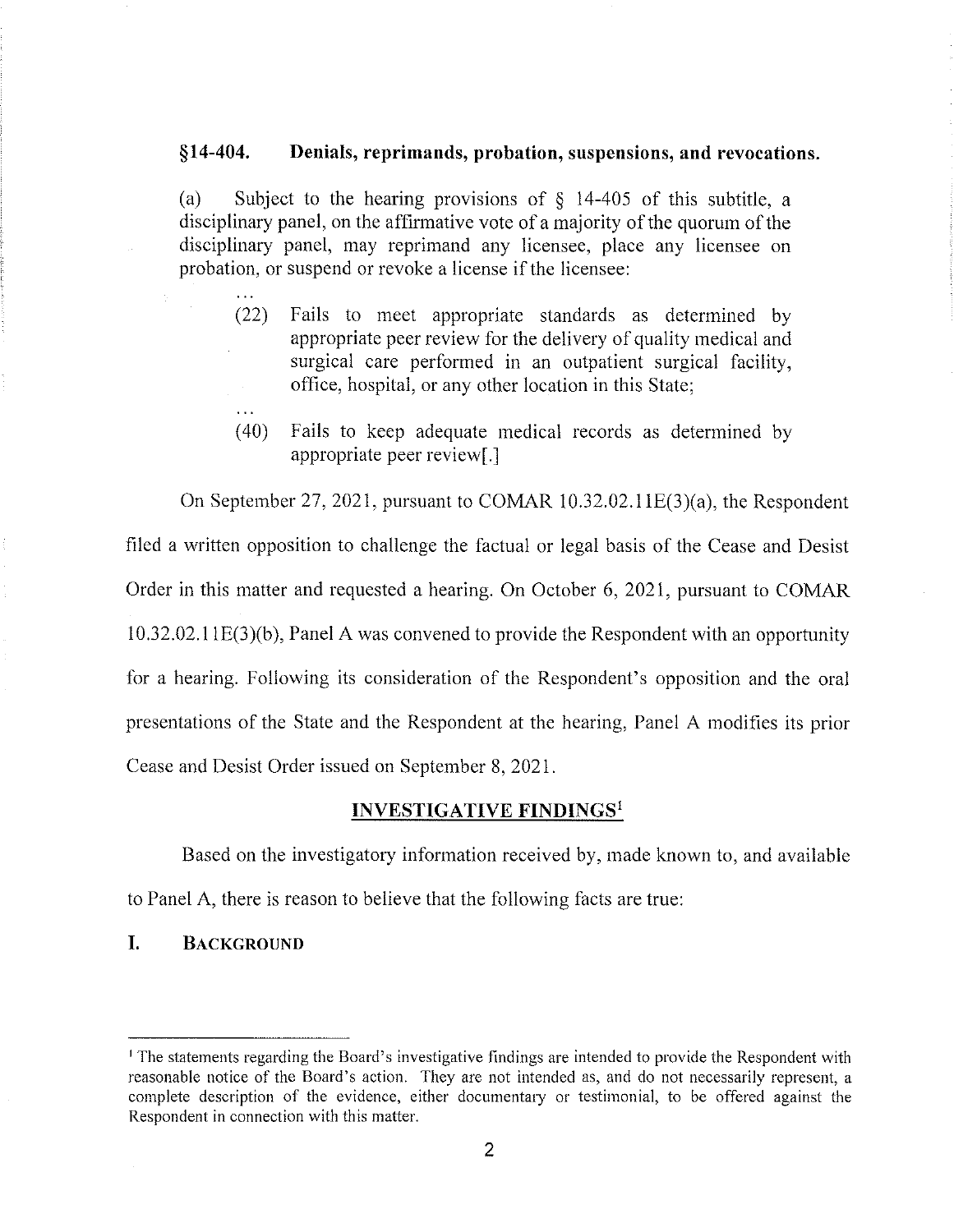1. At all relevant times, the Respondent was licensed to practice medicine in the State of Maryland. The Respondent was originally licensed to practice medicine in Maryland on October 1, 1996, and his license is current through September 30,2022. He is board-certified in internal medicine.

2. The Respondent is the sole owner of an internal medicine practice located in Baltimore County, Maryland. He also sees patients at a retirement community in Baltimore County.

3. On or about October 3,2019, the Board received a referral from the Office of Controlled Substances Administration ("OCSA"), reporting that a pharmacist reported concerns to OCSA about the prescribing habits of the Respondent. The pharmacist reported that Respondent was "prescribing opioid drugs in dosages and combinations with other drugs that were not appropriate." The OCSA investigation concluded that the Respondent had a "pattern of excessive opioid prescribing, writing prescriptions for opioid dosages that exceed COS recommendations, frequent co-prescribing of opioid and benzodiazepines and stimulants."

4. Upon receipt of the referral, the Board initiated an investigation of the Respondent. As part of its investigation, the Board requested a written response from the Respondent, interviewed the Respondent, and subpoenaed the Prescription Drug Monitoring Program ("POMP") for a list of prescriptions written by the Respondent as well as the medical records of ten patients to whom the Respondent provided medical care. The Board submitted the medical records and related materials for a peer review to two physicians who are board-certified in pain medicine (the "Peer Reviewers").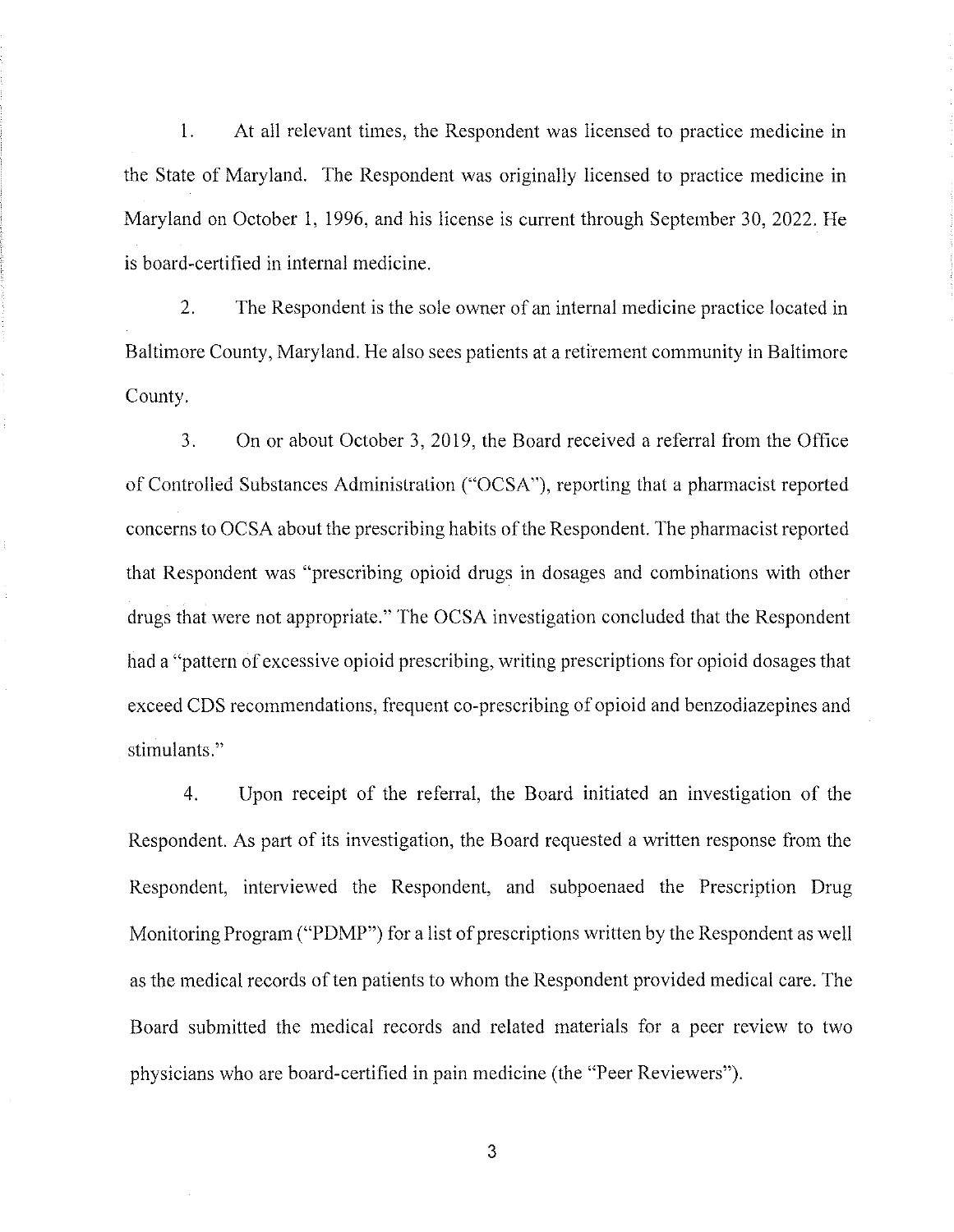5. The Peer Reviewers expressed concern that the Respondent did not adhere to the guidelines recommended by the Centers for Disease Control ("CDC") for the safe and effective use of opioid medications and that the Respondent's use of high dose shortacting opioids harms patient safety and increases the risk of abuse, diversion and overdose.

6. The Peer Reviewers concurred that the Respondent failed to meet appropriate standards for the delivery of quality medical care and failed to keep adequate medical records in ten of the ten patient records reviewed.

7. Specifically, the peer reviewers concurred that the Respondent failed to meet the appropriate standards for the delivery of quality medical care for reasons including, but not limited to, the following:

- a. The Respondent prescribed and maintained chronic opioid regimens with dosages in excess of 90 morphine milligram equivalents  $("MME")<sup>2</sup>$  per day. The Respondent frequently prescribed oxycodone, a CDS and commonly abused opioid;
- b. The Respondent prescribed and maintained chronic opioid regimens with dosages in excess of 90 MME per day to high-risk patients;
- c. The Respondent prescribed opioids in high doses concomitantly with benzodiazepines or sedatives without adequate justification, and/or

<sup>&</sup>lt;sup>2</sup> MME is a value assigned to each opioid to represent its relative potency by using morphine as the standard **comparison. The** *Centers for Disease Control Guideline for Prescribing Opioids for Chronic Pain* **uses MME to establish recommended opioid dosing and currently recommends using caution when prescribing opioid doses greater** than 50 MME per day and avoiding or carefully justifying a decision to increase opioid doses to greater than or equal to 90 MME per day.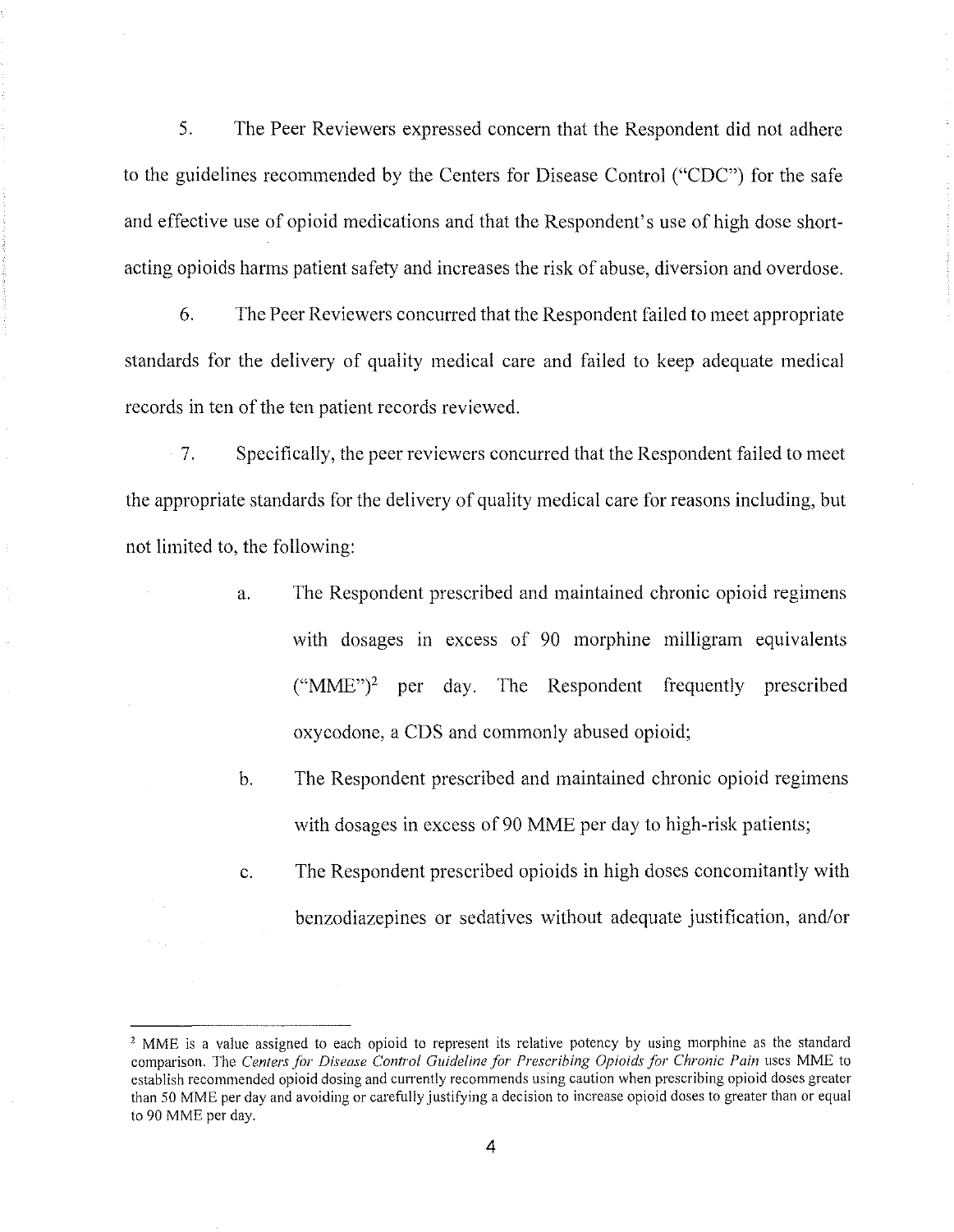without adequate counseling about the side effects and/or despite the side effects;

- d. The Respondent failed to conduct adequate patient compliance monitoring with high dose opioid therapy; he consistently failed to conduct urine toxicology screening, pill counting and/or PDMP monitoring;
- e. The Respondent failed to consistently prescribe Naloxone to patients to whom he prescribed high dosages of opioids or opioids in conjunction with benzodiazepines;
- f. The Respondent failed to consider the use of non-pharmacologic therapy and non-opioid pain medication;
- g. The Respondent failed to wean patients' medication to levels compliant with the guidelines recommended by the CDC;
- h. The Respondent failed to provide higher levels of monitoring and modification of medication regimen or to refer a patient to a pain management program as appropriate;
- !. The Respondent failed to consistently treat patients comorbidities and failed to consult with appropriate specialists or to follow the consulting specialists' recommendations;
- j. The Respondent failed to address a patient's use of non-prescribed medication and the patient's stolen medication;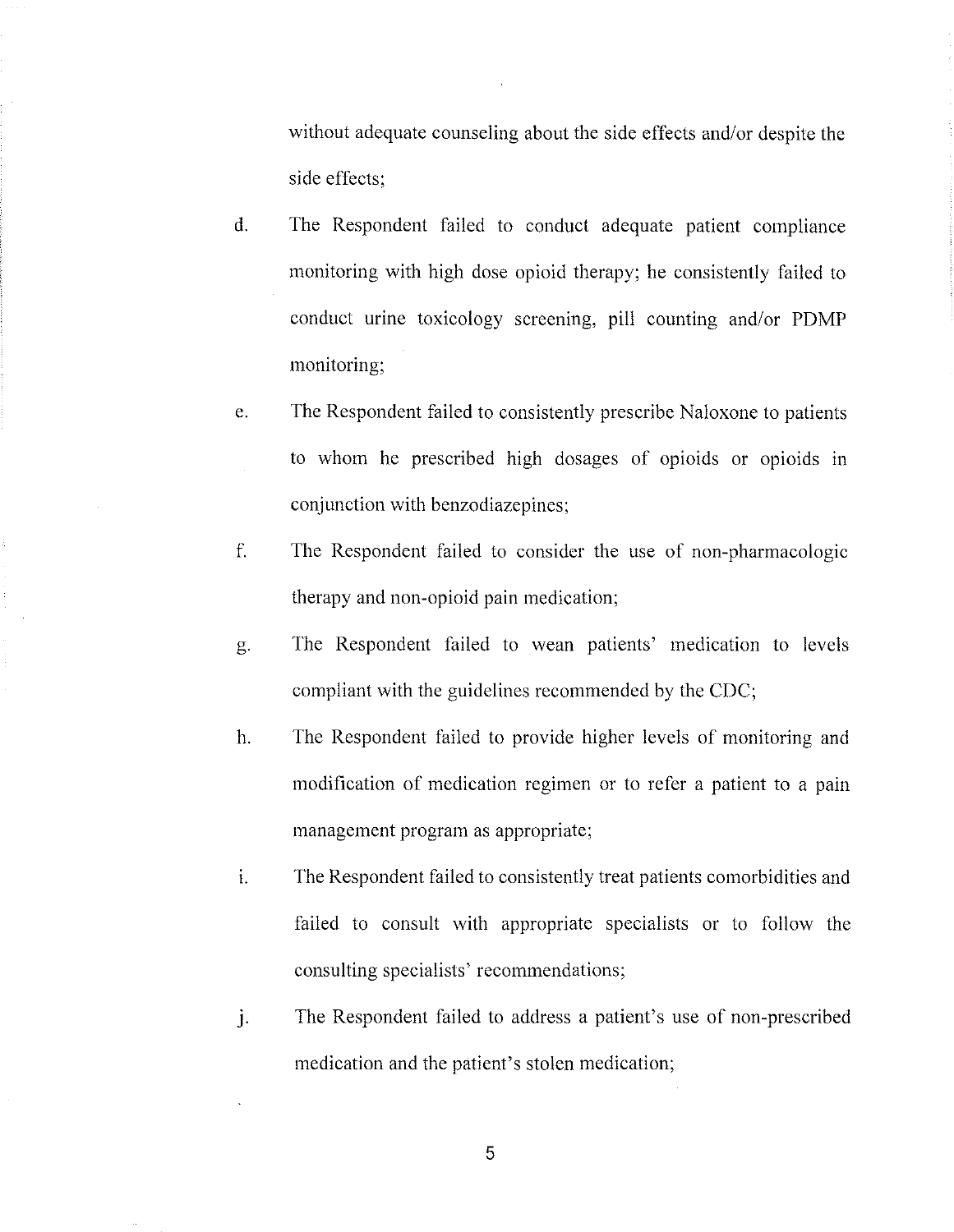- k. The Respondent treated a patient with hepatic dysfunction with opioids; and
- 1. The Respondent continued a patient on opioids despite the patient's history of substance abuse and detoxification.

8. The peer reviewers concurred that in ten of ten patient records reviewed, the Respondent was guilty of failing to maintain adequate medical documentation for reasons including, but not limited to, the following:

- a. The Respondent failed to document adequate treatment rationale to justify prescribing high dose CDS;
- b. The Respondent failed to document the effectiveness of high dose opioid medication use on activities of daily living. The Respondent failed to document discussion of medication dosage, and plans to wean to lowest effective dose or adequate treatment rationale;
- c. The Respondent failed to document that he reviewed PDMP and toxicology screening reports;
- d. The Respondent's records are hand-written and illegible;
- e. The Respondent failed to document past medical and medication history for patients;
- f. The Respondent failed to adequately document discharge diagnoses and plans;
- g. The Respondent's records have unexplained gaps in dates of service; and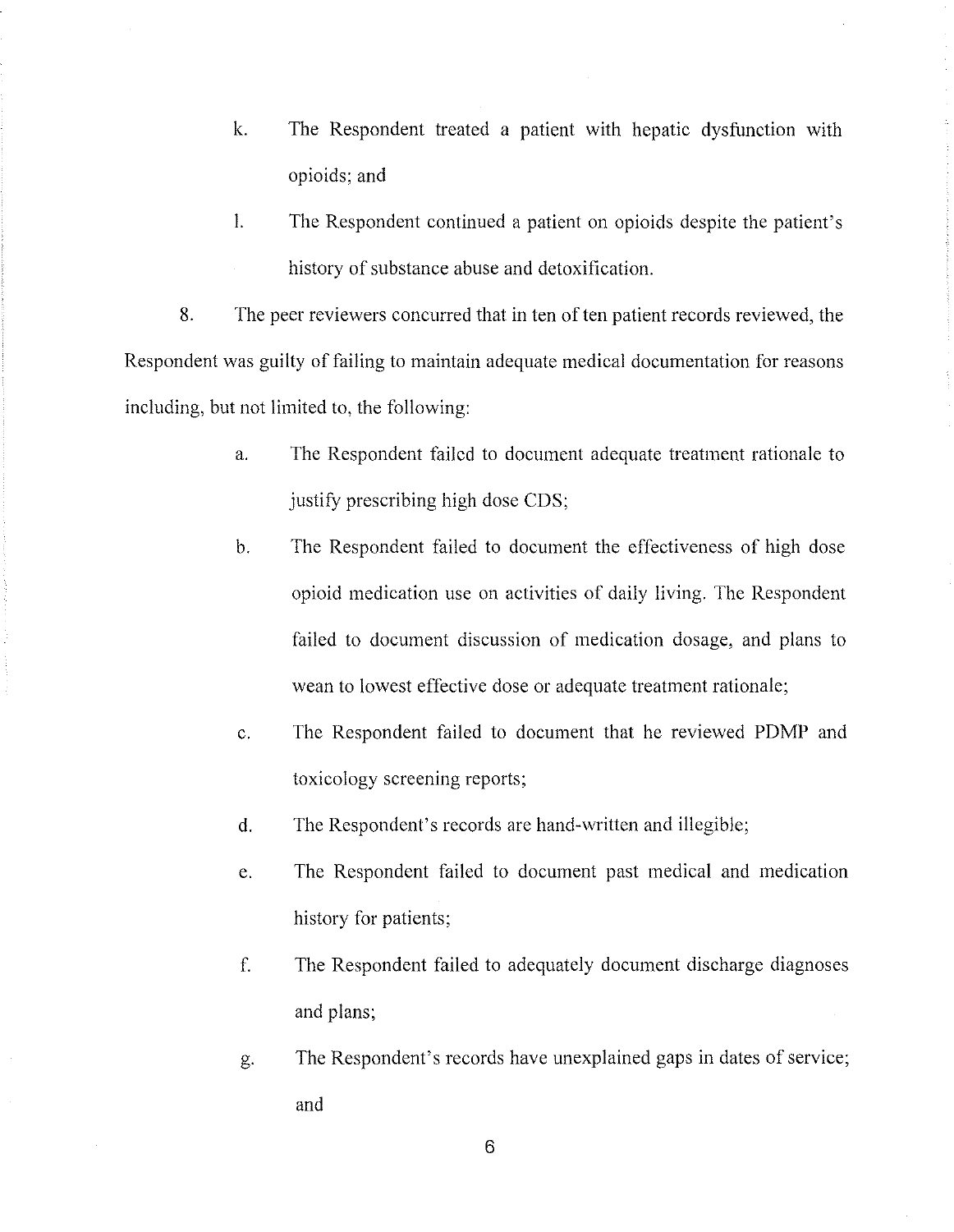h. The Respondent failed to document that he considered the use of nonpharmacologic therapy and non-opioid pain medications.

9. The Respondent's conduct, in whole or in part, as outlined in pertinent part above, constitutes evidence of the failure to meet the appropriate standard of quality care and failure to keep adequate medical records in violation of Health Occ. § 14-404(a)(22), and/or (40).

10. Based on the Peer Reviewer's comments regarding the Respondent's opioid preseribing practices, the Board sought the Peer Reviewer's opinion on the Respondent continuing to preseribe CDS during the disposition of Panel A's eharges against him.

II. The Peer Reviewer opined that the Respondent should cease and desist from treating ehronic pain conditions and refrain from prescribing opiates and other concurrent controlled substances.

12. The Peer Reviewer specifically opined, in pertinent part, that the "Respondent's prescribing practices increase risk of abuse, diversion and overdose." He further commented that the Respondent uses high dose, short-acting opioids as a first-line treatment without consideration of non-opioid pain medication or multi-modal care and that he prescribes hundreds of pills during visits without proper patient monitoring. The Respondent's continued prescribing of CDS will endanger patient health and safety and may result in serious physical impairment, psychological distress, overdose, and death.

13. The Peer Reviewer concluded that the Respondent should cease and desist from treating chronic pain conditions and should cease and desist from prescribing opiates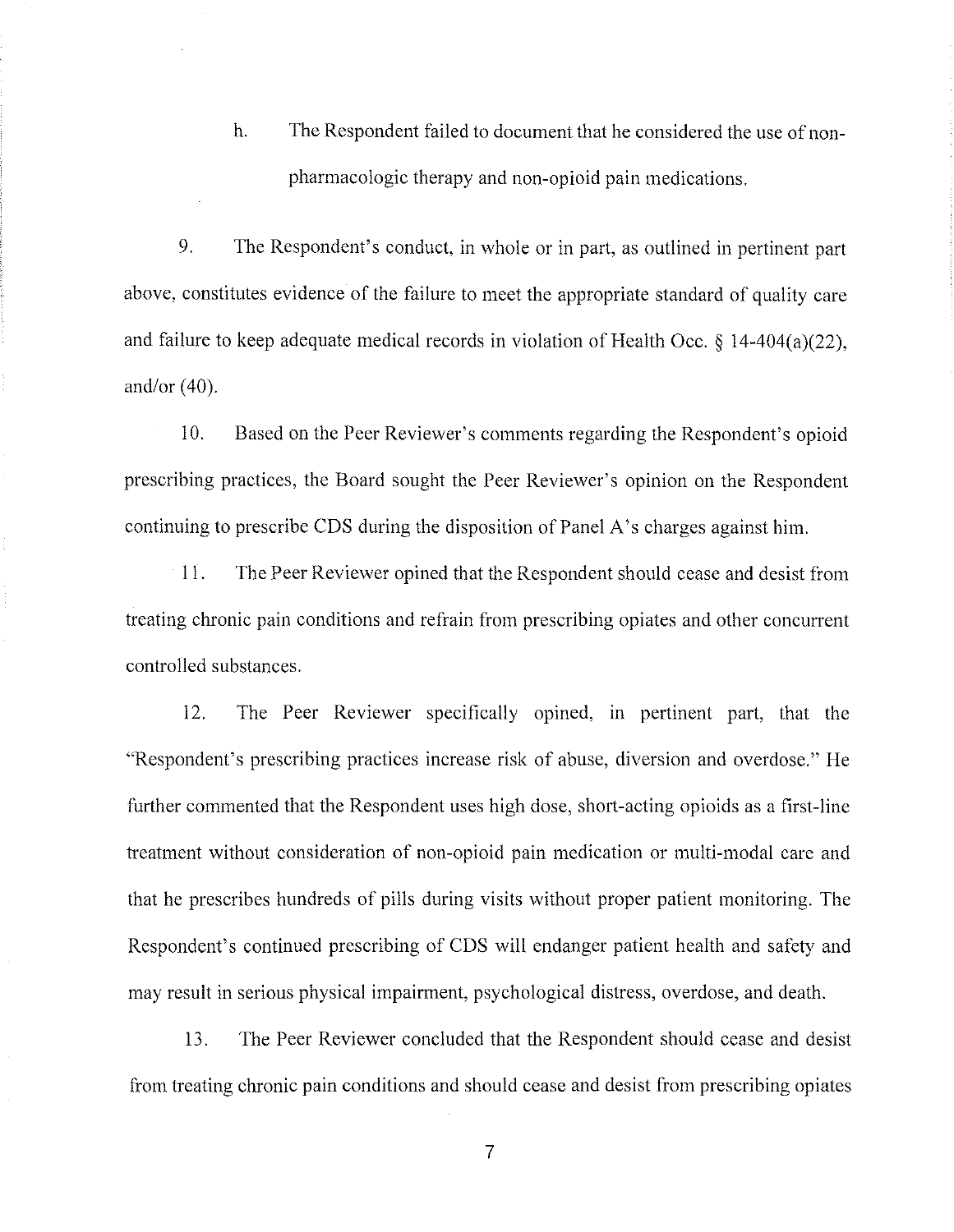and other concurrent controlled substances and that patient care should be transferred to other specialties, including pain and addiction medicine specialists.

#### **CONCLUSIONS OF LAW**

Based on the foregoing Investigative Findings, Panel A concludes as a matter of law that a preponderance of evidence supports a conclusion that the Respondent failed to meet the standard of quality medical care and failed to keep adequate medical records with regard to his CDS prescribing practices and treatment of chronic pain patients in violation of Health Occ. § l4-404(a)(22), and/or (40). Because Respondent's deficient CDS prescribing practices pose a serious risk to the health, safety and welfare of a patient, a disciplinary panel may issue a cease and desist order. Health Occ. § 14-206(e)(3).

### **ORDER**

Based on the foregoing Investigative Findings and Conclusions of Law, it is by Panel A hereby:

**ORDERED** that pursuant to the authority under the Maryland Medical Practice Act, Health Occ. § 14-206(e)(3), the Respondent, Ramana Gopalan, shall **IMMEDIATELY CEASE AND DESIST** from treating chronic pain patients and prescribing and dispensing opioids, thus the Respondent shall not prescribe or dispense opioids to any person; and it is further

**ORDERED** that if the Respondent violates this Cease and Desist Order, Panel A may impose a fine pursuant to COMAR 10.32.02.11E(4)(a); and it is further

**ORDERED** that this order is **EFFECTIVE IMMEDIATELY** pursuant to COMAR  $10.32.02.11E(1)(b)$ , and it is further